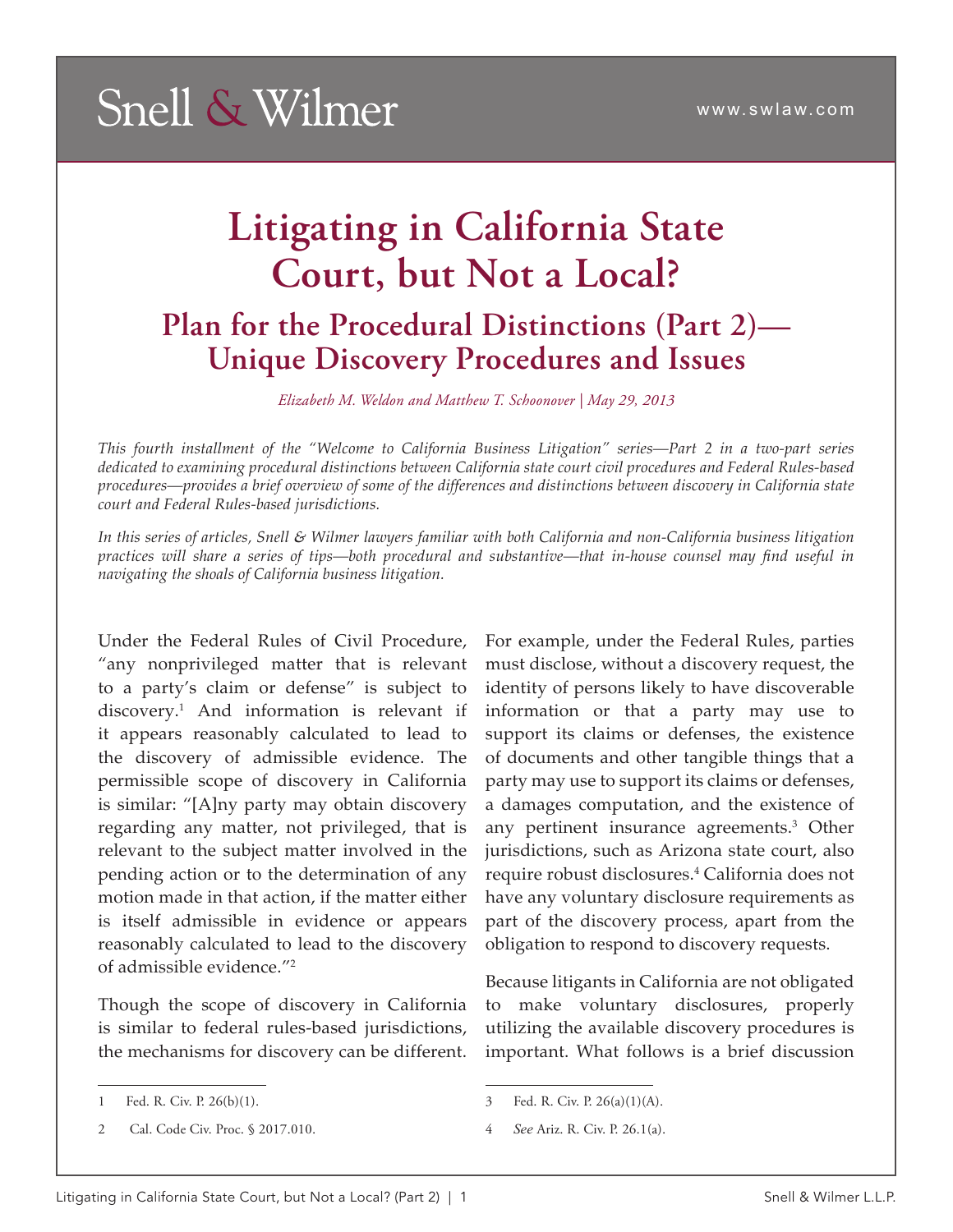of the most commonly used discovery vehicles available to parties in litigation.

#### Interrogatories

In California, as elsewhere, interrogatories are a vital tool in discovery. These written questions, which must be answered under oath, "may relate to whether another party is making a certain contention, or to the facts, witnesses, and writings on which a contention is based."5 And "[a]n interrogatory is not objectionable because an answer to it involves an opinion or contention that relates to fact or the application of law to fact, or would be based on information obtained or legal theories developed in anticipation of litigation or in preparation for trial."6

Though the federal rules recognize only one type of interrogatory,<sup>7</sup> two different types exist in California: special and form interrogatories. Special interrogatories are non-uniform interrogatories prepared by a party and served on another party. A party is limited to serving thirty-five special interrogatories on another party, unless the parties agree otherwise or if the propounding party declares, among other things, that additional interrogatories are necessary.8 Form interrogatories are interrogatories, prepared by the Judicial Council, relating to certain actions.<sup>9</sup> A party may serve these form interrogatories so long as they are "relevant to the subject matter of the

- 6 *Id.*
- 7 Fed. R. Civ. P. 33(a).
- 8 Cal. Code Civ. Proc. § 2030.030.
- 9 Cal. Code Civ. Proc. § 2033.710.

pending action."10 These limits contrast with the twenty-five interrogatories allowed to each party (served on any other party) under the federal rules.<sup>11</sup>

A key distinction between California and federal rules-based jurisdictions is that, in California, a party has no duty to supplement its previous responses to interrogatories. Under the Federal Rules, of course, a party has a duty to timely supplement its disclosures or discovery responses if new information is learned or if ordered to do so by the court.<sup>12</sup> But what happens if a California litigant propounds its thirty-five special interrogatories early during the litigation and seeks to discover any updated information from its adversary? Enter the supplemental interrogatory, which "elicit[s] any later acquired information bearing on all answers previously made by any party in response to interrogatories."13 But these too have limits: a party may propound a supplemental interrogatory twice before the initial trial setting and only once after this setting.<sup>14</sup>

#### Requests for Admission

California's procedures relating to requests for admission are similar to those relating to interrogatories. Much as under the Federal Rules, these written requests may ask any other party "to admit the genuineness of specified documents, or the truth of specified matter of

- 10 Cal. Code Civ. Proc. § 2030.030(a)(2).
- 11 Fed. R. Civ. P. 33(a).
- 12 Fed. R. Civ. P. 26(e).
- 13 Cal. Code Civ. Proc. § 2030.070(a).
- 14 Cal. Code Civ. Proc. § 2030.070(b).

<sup>5</sup> Cal. Code Civ. Proc. § 2030.010(b).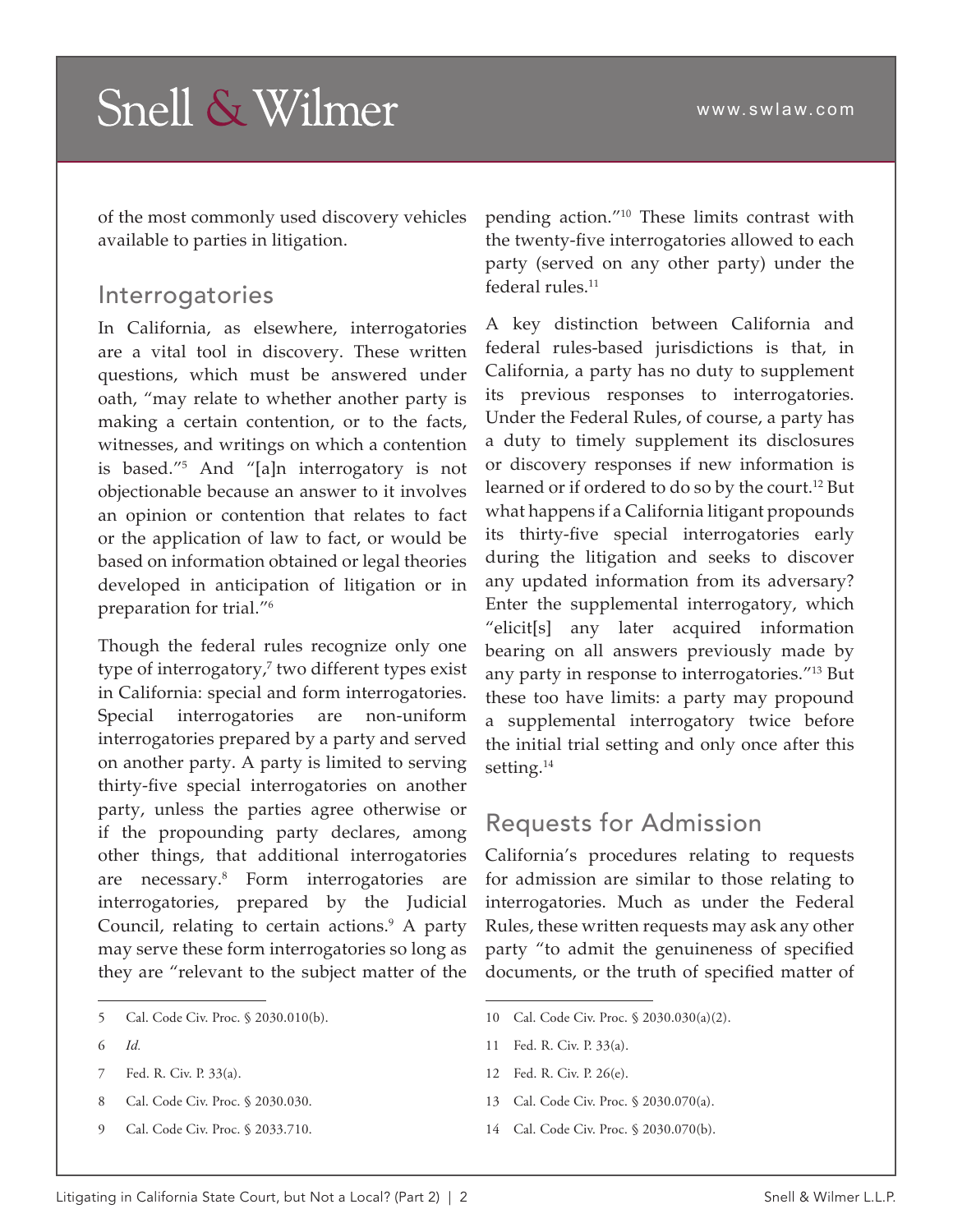fact, opinion relating to fact, or application of law to fact" even if that matter is in controversy between the parties.<sup>15</sup> But while the Federal Rules of Civil Procedure do not contain an express limit on requests for admission, $^{16}$ a litigant in California may propound an unlimited number of requests for admission that ask a party to admit the genuineness of a document; otherwise, a party is limited to thirty-five requests (unless the party declares additional requests are necessary).<sup>17</sup>

#### Demand for Inspection of Document or Thing

A demand for inspection of a document or thing is, essentially, California's version of a request for production.18 The production demands automatically include the electronically stored information in the answering party's possession, custody, or control.19 A party may make an unlimited number of inspection demands.

The California Code of Civil Procedure contemplates that a party might make one of three responses to an inspection demand: that the party will comply with the demand by the date set by the propounding party, a statement that the party cannot comply with the demand, or an objection.20 If a party states that it cannot comply, it must affirm that it made a diligent

15 Fed. R. Civ. P. 36(a)(1); Cal. Code Civ. Proc. § 2033.010.

- 17 Cal. Code Civ. Proc. §2033.030.
- 18 *See* Fed. R. Civ. P. 34.
- 19 Cal. Code Civ. Proc. § 2031.010(a).
- 20 Cal. Code Civ. Proc. § 2031.210(a).

search and reasonable inquiry in an effort to comply and state whether the inability exists because the requested items never existed, because they have been destroyed, or because the items are not—or never have been—in the responding party's possession, custody, or control.21

#### Depositions

In California, a party may depose any person, including any other party. Notice of the deposition must be served at least ten days prior to the date of the deposition. The Code of Civil Procedure sets forth the requirements for the deposition notice and sets forth geographic limits on the location of a deposition.<sup>22</sup>

Until recently, California did not have a presumptive limit on the duration of a party's testimony. But now, similar to the Federal Rules, a California deposition presumptively is limited to seven hours of testimony, unless more time is necessary to fairly examine the witness or other specific exceptions are met.<sup>23</sup> And under the Code of Civil Procedure, a natural person may only be deposed once unless good cause is shown. This means that, generally, in multi-party actions, any party that receives notice of a deposition of a natural person must also plan to take that person's deposition on that day.24

- 22 Cal. Code Civ. Proc. §§ 2025.220(a), 2025.250.
- 23 Cal. Code Civ. Proc. § 2025.290(a); Fed. R. Civ. P. 30(d)(1).
- 24 Cal. Code Civ. Proc. § 2025.610.

<sup>16</sup> *See* Fed. R. Civ. P. 33.

<sup>21</sup> Cal. Code Civ. Proc. § 2031.230 (noting also that the party must identify the person known or believed to have possession, custody, or control over the item(s) requested).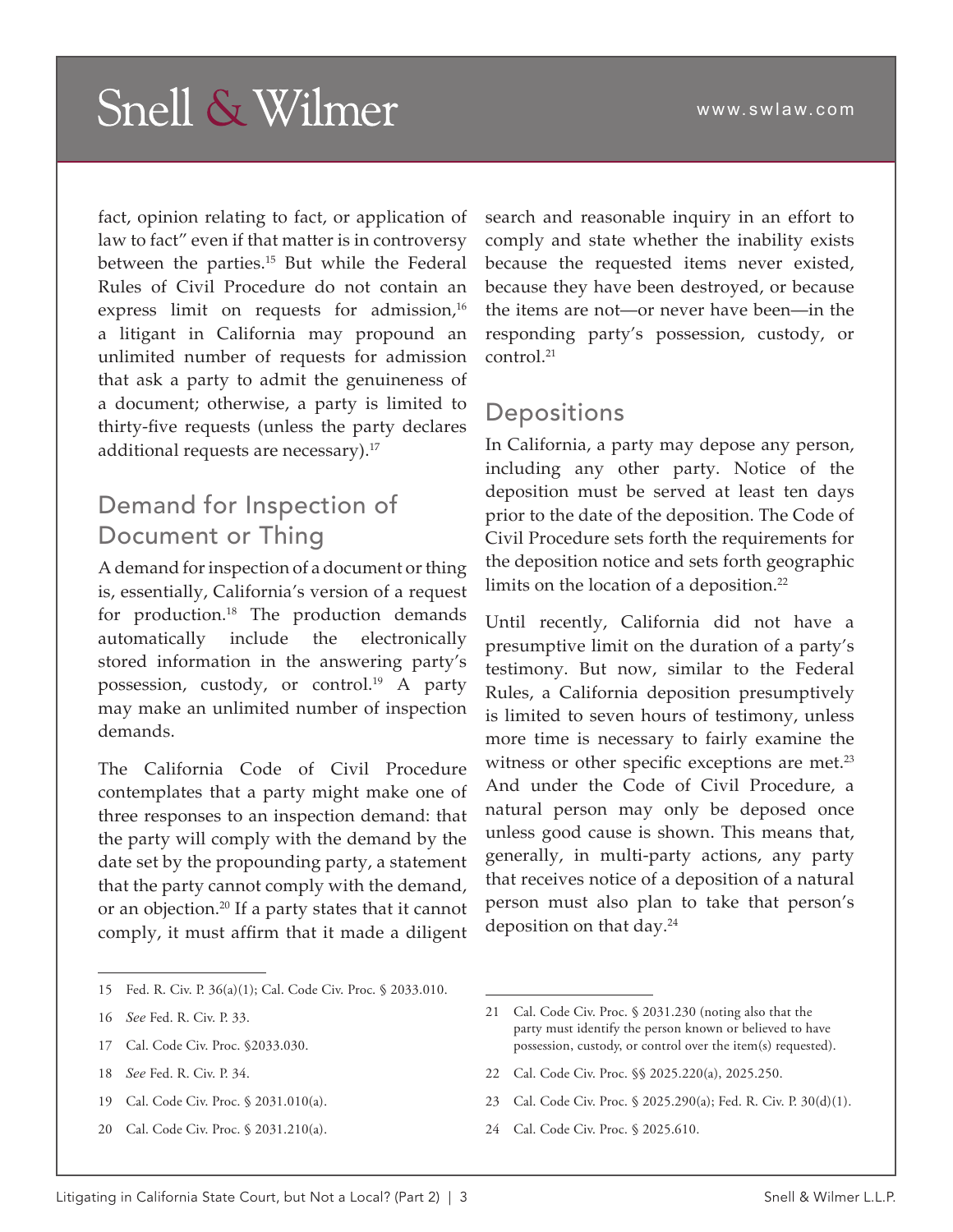Depositions of entities and organizations under the California Code of Civil Procedure also are slightly different than under the Federal Rules. If the deposition notice is not directed to a natural person, it must describe with reasonable particularity the matters for deposition testimony so that the deponent may designate "those of its officers, directors, managing agents, employees, or agents who are *most qualified* to testify on its behalf as to those matters[.]"25 Under the Code of Civil Procedure, in other words, a party may not simply designate persons with knowledge to testify on its behalf; it must instead designate the persons most knowledgeable. This requirement stands in contrast to the Federal Rules of Civil Procedure, which requires that an entity or organization must produce a person prepared to testify about information known or reasonably available to the organization, upon matters for examination provided by the deposing party with reasonable particularity.26

### Expert discovery

The procedures for expert witness disclosures in California also are governed by the Code of Civil Procedure. Any party may demand that all parties *simultaneously exchange* information

concerning each other's expert trial witnesses.27 This demand must be made after the setting of the initial trial date, and "no later than the 10th day after the initial trial date has been set, or 70 days before that trial date, whichever is closer to the trial date."28 A demand must specify the date for the exchange, which must be 50 days before the initial trial date, or 20 days after service of the demand, whichever is closer to the trial date.<sup>29</sup> This timing generally is different than that mandated by the Federal Rules, which requires disclosure of an expert at least ninety days before the date set for trial or thirty days after a party's opponent's disclosure, if the party's disclosure is of rebuttal evidence.30

While the Federal Rules require disclosure, generally, of the expert's opinions, the data considered by the expert, his qualifications, and compensation,<sup>31</sup> the Code of Civil Procedure provides a detailed list of information that must be exchanged by the parties.<sup>32</sup> For instance, under the Code, a party must provide the identification of the experts, a brief narrative of the expert's qualifications and expected substance of the expert's testimony, a representation that the expert has agreed to testify at trial, a representation that the expert will be sufficiently familiar with the action to give a meaningful deposition, and a statement

- 28 Cal. Code Civ. Proc. §§ 2034.210 & 2034.220.
- 29 Cal. Code Civ. Proc. § 2034.230.
- 30 Fed. R. Civ. P. 26(a)(2)(D) (also allowing for court order or stipulation to modify these deadlines).
- 31 *See* Fed. R. Civ. P. 26(a)(2)(B) (disclosure required of retained experts).
- 32 Cal. Code Civ. Proc. § 2034.260(b).

<sup>25</sup> Cal. Code Civ. Proc. § 2025.230 (emphasis added).

<sup>26</sup> Fed. R. Civ. P. 30(b)(6); *Louisiana Pacific Corp. v. Money Market 1 Inst. Inv. Dealer,* 285 F.R.D. 481, 486 (N.D. Cal. 2012) ("The corporation has a duty to educate its witnesses so they are prepared to fully answer the questions posed at the deposition.") (citation omitted); *see also* 8A Charles Alan Wright et al., Federal Practice and Procedure § 2103 (3d ed. 2013) ("The goal of the Rule 30(b)(6) requirement is to enable the responding organization to identify the person who is best situated to answer questions about the matter, or to make sure that the person selected to testify is able to respond regarding that matter.").

<sup>27</sup> Cal. Code Civ. Proc. § 2034.210.